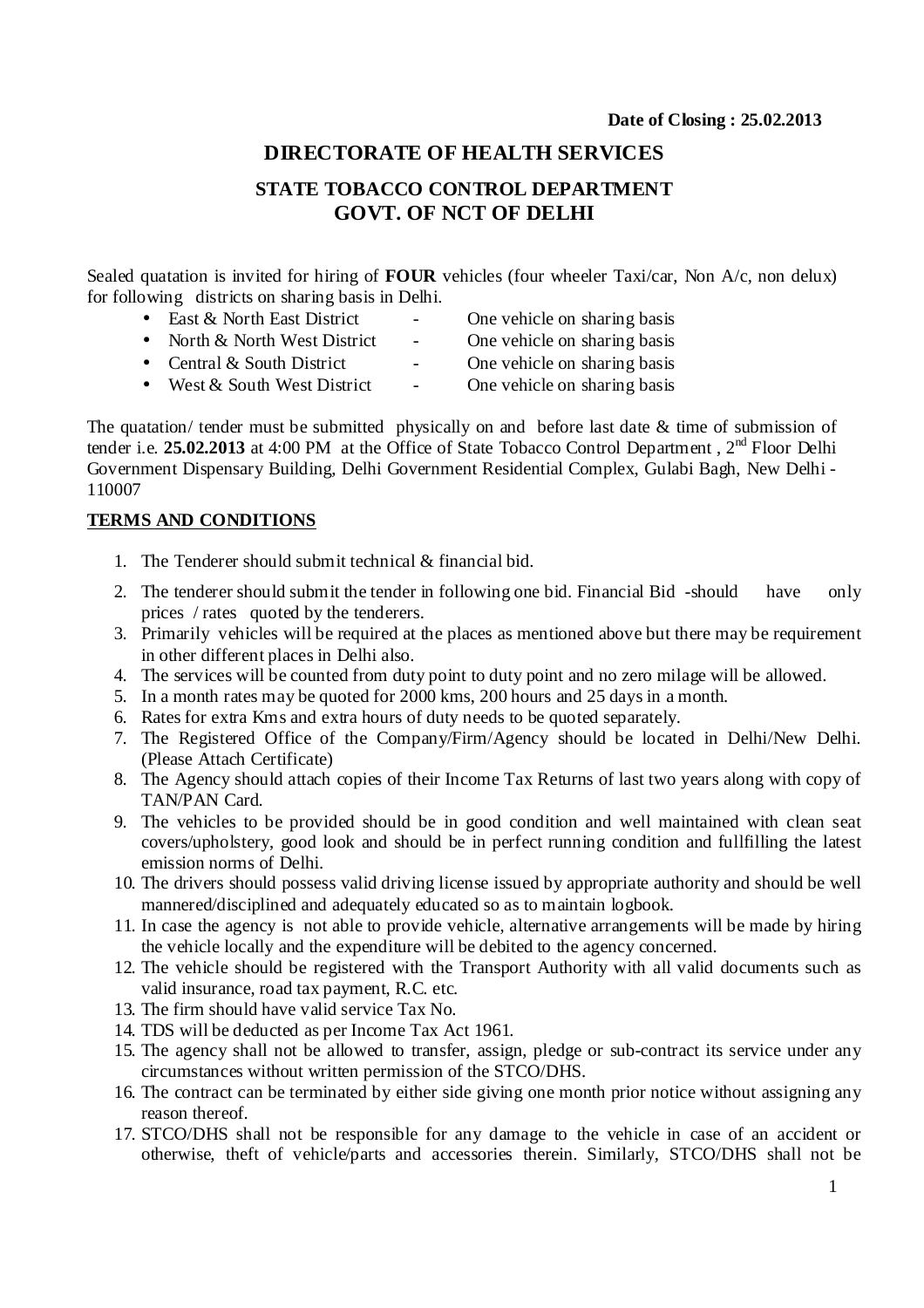responsible for any third party claims. This office shall not responsible for any challan and disobeying of Traffic Rules caused by the driver.

- 18. The tenderer should submit the following documents as Technical Bid (Annexure 'A') along with tender, failing which the tender will not be entertained/considered:-
	- A. An earnest Money of more than 5% of total tender amount as quoted by the tenderer in form of Account Payee Demand Draft, Fixed Deposit Receipt, Banker's Cheque or Bank Guarantee from any of the commercial bank in favour of Director Health Services. Earnest money will not be accepted in the form of Cash/Money order. The bid security shall remain for a period of three months**. The EMD must be submitted physically before the last date and time of submission of tender.**
	- B. The firm should be registered with VAT/Sales Tax Deptt./Trade and Taxes Deptt., Govt. of NCT of Delhi and should also provide a copy of Sales Tax Registration/VAT/TIN Registration Certificate.
	- C. An undertaking that their firm/agency has not been black listed by any Govt./Authority/Department.
- 19. All the tenders will be opened on **27.02.2013 at 11.00** a.m in the office of State Tobacco Control Department as mentioned earlier in the presence of tenderer or their authorised representatives, who wish to be present on the occasion.
- **20.** The individual signing the tender form or any document forming part of the tender on behalf of Proprietor / Company/firm shall be responsible to produce an authenticated copy of the resolution passed by the Company, or Power of Attorney duly executed in his favour stating that he has the authority to bind other such persons of the firm as the case may be in all matters pertaining to the tender including the arbitration clauses. If subsequently, the person so signing fails to provide the said copy of resolution passed or Power of Attorney within a reasonable time, the Government, without prejudice to other civil and criminal remedies may cancel the tender and hold the signatory liable for all costs and damages. In case of registered or unregistered Partnership firm, all the partners should sign the tender. In case any person signs the agreement on behalf of any limited company or firm, he will produce letter of authority/resolution passed by the company empowering him to sign the agreement on behalf of the company or firm.
- 21. Each and every document submitted alongwith tender should be signed by the Prop. / Partner / Authorized signatory (in case Pvt. ltd. firm) and same should be submitted alongwith tender.
- 22. Any person who is in Government service or an employee of the Department should not be made a partner to the tenderer by the tenderer directly or indirectly in any manner whatsoever.
- 23. The rates quoted should be on monthly basis including of all Taxes as applicable.
- 24. The tenderer should quote only one rate as per the specification.
- 25. The rates must be valid for two-years with effect from the date of acceptance of the tender and may be extendable, if required by this Department. The department may increase / decrease the expected quantity to be provided as mentioned in Annexure-'B'.
- 26. Successful bidders / tenderer will have to submit Performance Security in form of Account Payee Demand Draft, Fixed Deposit Receipt Bank Guarantee from a commercial bank in favour of **Director Health Services** alongwith a signed contract / agreement on Stamp paper of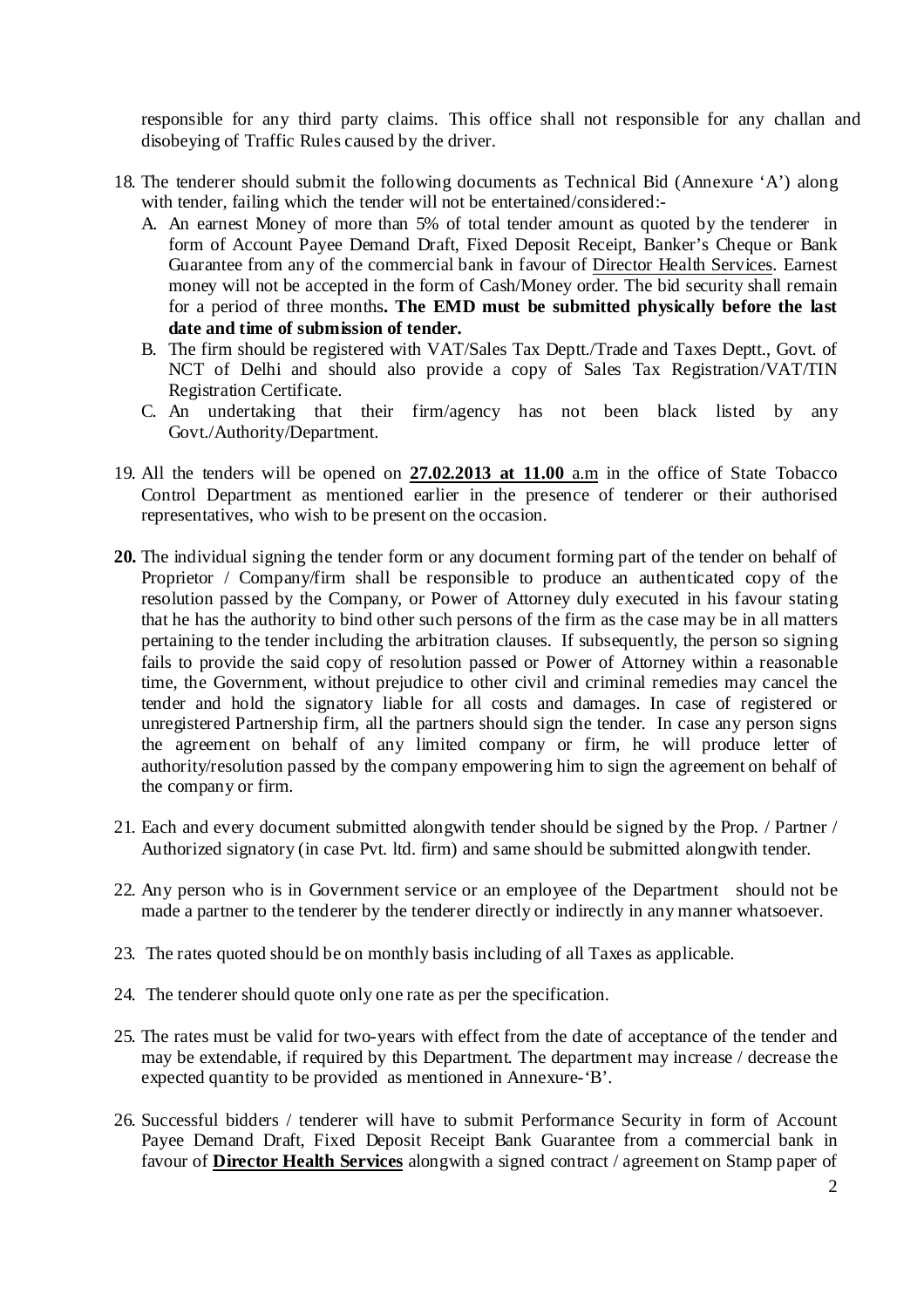Rs.100/- (paid by tenderer) to supply the approved items. The performance security would be 10% of the expected annual turn over made by this department for hiring of vehicle. The earnest money draft submitted the department will return alongwith tender document on receipt of said performance security and duly signed contract/agreement for supply of approved goods. The performance guarantee shall remain valid for a period of Six months beyond the date of completion of all contractual obligation of the supplier including warranty obligations.

- 27. The service should be made available immediately i.e. with in 7 days from the date of receipt of the supply order or as desired in the order, failing which EMD/Performance Security submitted by the firm shall be forfeited.
- 28. The Department reserves the right to cancel the tender or to withhold payment in the event of non-commencement or unsatisfactory performance by the tenderer. In such eventuality, the Department further reserves the right to get the work done from open market at the cost of the contractor. Tenderer will be black listed by the Government for a period of four years to participate in any type of tender & his security money shall also be forfeited.
- 29. If any information furnished by tenderer is found to be incorrect or false at any time, the tender will be liable to be terminated without any notice and the security deposit is liable to be forfeited.
- 30. The Department reserves the right to terminate the tender without assigning any reason by giving the tenderer one calendar month's notice of its intention to do so and on the expiry of the said period of notice, the contract shall come to an end without prejudice to any right or remedy.
- 31. The tenderer shall indemnify the Department against all damages/charges and expenses for which the Government may be held liable or pay on account of the negligence of the tenderer or his servants or any person under his control whether in respect of accident, injury to the person or damages to the property of any member of the public or any person or in executing the work or otherwise and against all damages and demands thereof.
- 32. In the event of any dispute arising out in connection with the interpretation of any clause in the terms and condition of the tender agreement, or otherwise the matter shall be referred to the Arbitrator appointed by the Directorate of Health Services, Government of National Capital Territory of Delhi. The Courts at Delhi/New Delhi shall have the jurisdiction in connection with any dispute/litigation arising out of this tender.
- 33. Willing Agencies/firms may inquire at Phone No. 23653641 for any clarification.

**Addl. Director Health (PHW -1) & State Tobacco Control Officer Directorate of Health Services**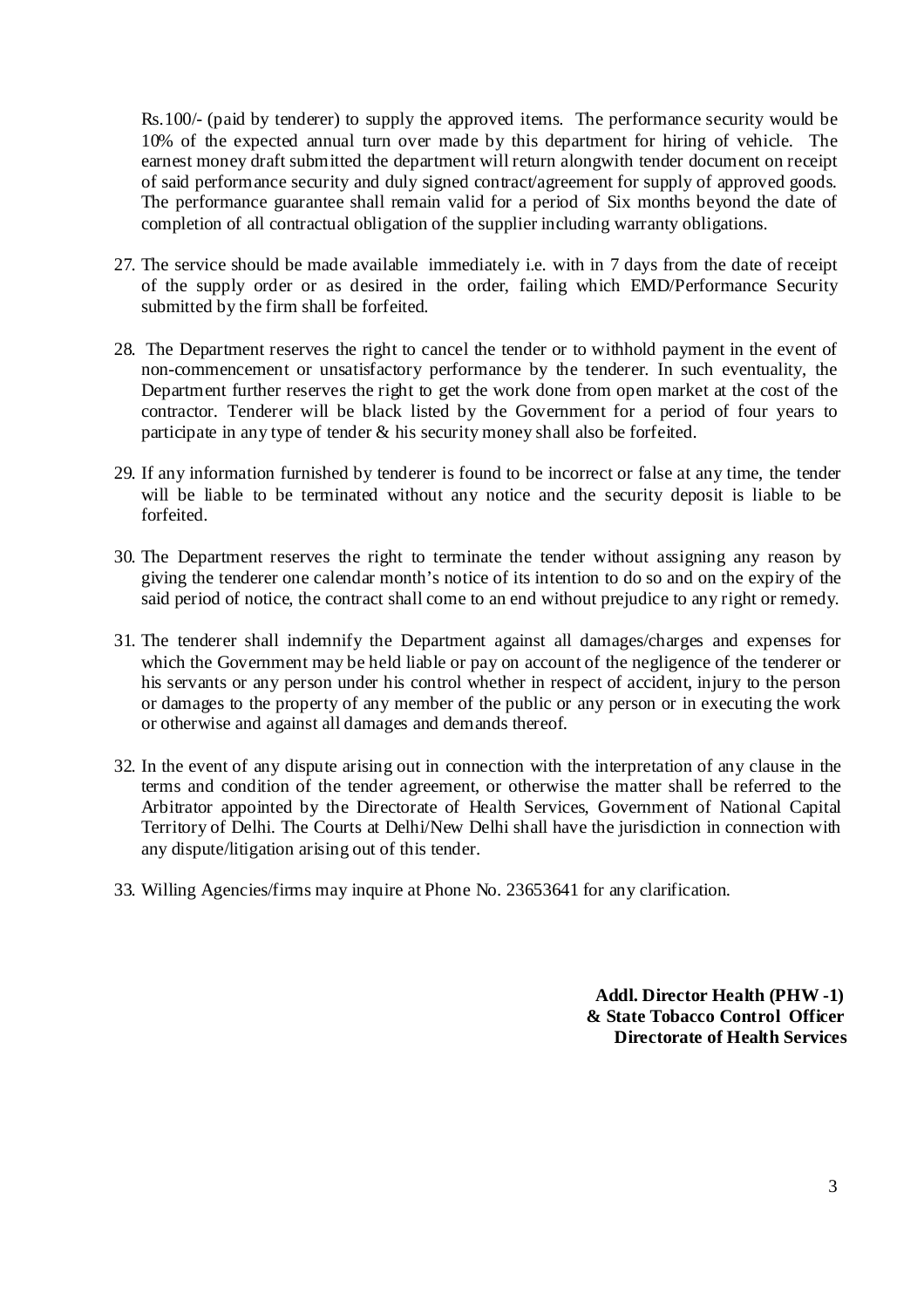#### **DIRECTORATE OF HEALTH SERVICES STATE TOBACCO CONTROL CELL GOVT. OF NCT OF DELHI**

# **ELIGIBILITY CRITERIA FOR TECHNICAL BID**

| S.               | Name of desired<br><b>Documents</b>                                                                                 | Whether copy of desired<br>certificate/documents are enclosed                                                                                                                                                                 |  |  |
|------------------|---------------------------------------------------------------------------------------------------------------------|-------------------------------------------------------------------------------------------------------------------------------------------------------------------------------------------------------------------------------|--|--|
| 1.               | Copy of self attested Sales Tax/VAT/TIN Regn.<br>Certificate. & PAN Card.                                           | Yes / NO                                                                                                                                                                                                                      |  |  |
| $\overline{2}$ . | Pay order/Bank Draft in favour of Director<br>Health Services as Earnest Money                                      | Yes / NO                                                                                                                                                                                                                      |  |  |
|                  |                                                                                                                     | order/Bank<br>Pay<br>Draft                                                                                                                                                                                                    |  |  |
|                  |                                                                                                                     | Dated and the state of the state of the state of the state of the state of the state of the state of the state of the state of the state of the state of the state of the state of the state of the state of the state of the |  |  |
|                  |                                                                                                                     | Name of Bank<br>and                                                                                                                                                                                                           |  |  |
| 3                | Vehicle to be provided                                                                                              | Mention name, model and manufacturing<br>year of the vehicles.                                                                                                                                                                |  |  |
| $\overline{4}$ . | Undertaking that their firm/agency is not<br>declared<br>black<br>listed<br>by<br>any<br>Govt./Authority/Department |                                                                                                                                                                                                                               |  |  |
|                  |                                                                                                                     | Yes/No                                                                                                                                                                                                                        |  |  |

…………………………………… (Signature of Tenderer with stamp)